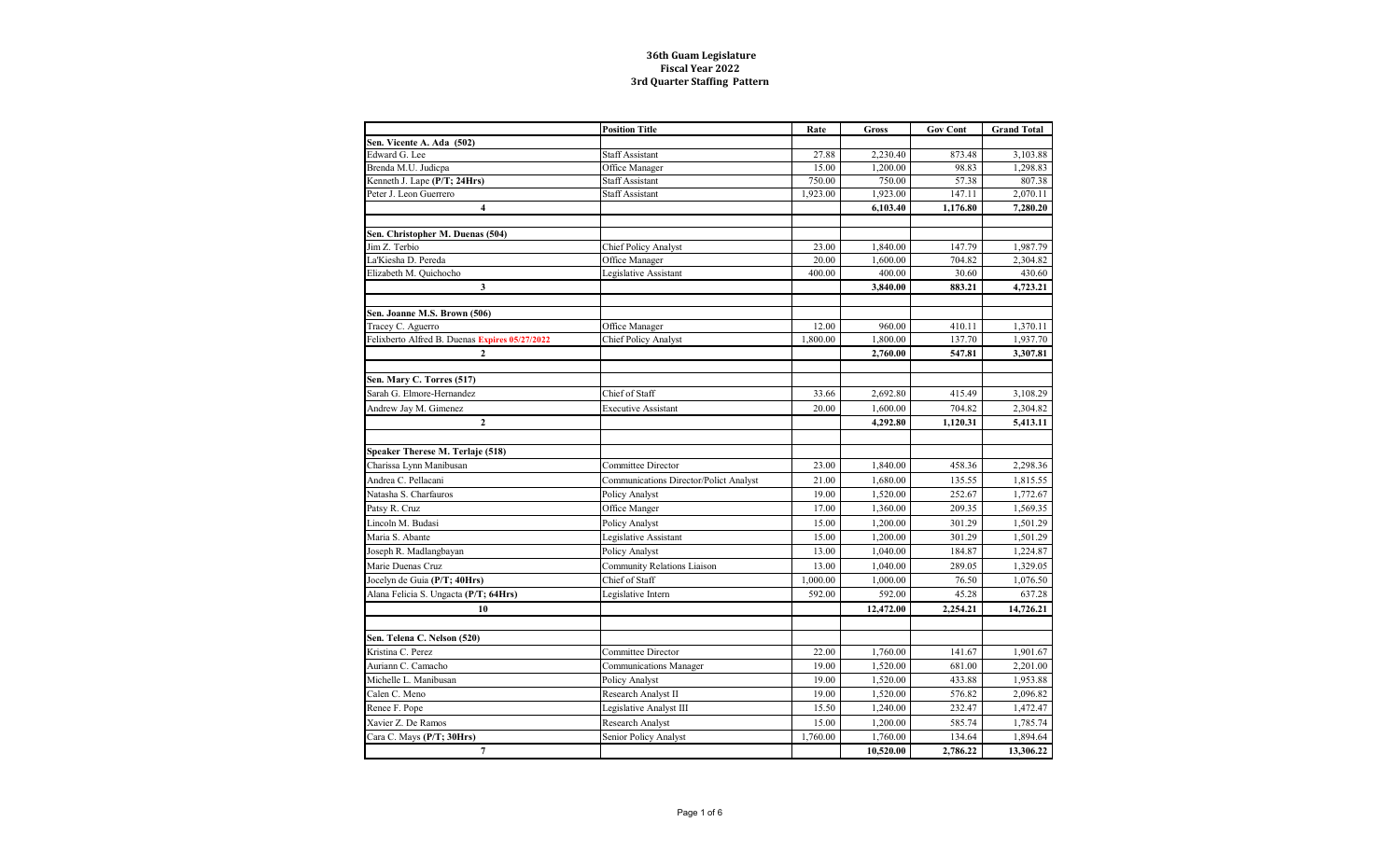|                                                | <b>Position Title</b>                       | Rate     | <b>Gross</b> | <b>Gov Cont</b> | <b>Grand Total</b> |
|------------------------------------------------|---------------------------------------------|----------|--------------|-----------------|--------------------|
| Sen. Joe S. San Agustin (521)                  |                                             |          |              |                 |                    |
| Joseph A. Q. Mesngon                           | <b>Chief Policy Analyst</b>                 | 20.00    | 1,600.00     | 581.63          | 2,181.63           |
| Rosemarie T. Mesa                              | Office Manager                              | 17.50    | 1.400.00     | 442.82          | 1.842.82           |
| Hope Delos Reyes                               | Legislative Administrative Assistant        | 16.50    | 1,320.00     | 108.01          | 1,428.01           |
| Peter John T. Johnson                          | Policy Research Analyst                     | 16.00    | 1,280.00     | 259.00          | 1,539.00           |
| Catherine B. Leon Guerrero                     | Policy Research Analyst                     | 15.50    | 1,240.00     | 395.19          | 1,635.19           |
| Joanne B. Quinene                              | Policy Research Analyst                     | 15.00    | 1,200.00     | 301.29          | 1,501.29           |
| Andrew M. Cruz                                 | Community Liaison                           | 14.00    | 1,120.00     | 295.17          | 1,415.17           |
| Krystal A. Agustin (P/T; 40Hrs)                | Communications Specialist                   | 15.00    | 600.00       | 52.93           | 652.93             |
| 8                                              |                                             |          | 9,760.00     | 2,436.04        | 12,196.04          |
|                                                |                                             |          |              |                 |                    |
| Sen. Amanda L. Shelton (522)                   |                                             |          |              |                 |                    |
| Jeffery J. Toves                               | Senior Policy Advisor and Comm. Coordinator | 29.00    | 2,320.00     | 919.16          | 3,239.16           |
| Roy Anthony B. Quinata                         | Community Liaison                           | 17.00    | 1,360.00     | 111.07          | 1,471.07           |
| A-Ichea N. Yamada                              | Policy Researcher                           | 13.00    | 1,040.00     | 86.59           | 1,126.59           |
| Jay M. Milan                                   | Policy Analyst                              | 13.00    | 1,040.00     | 810.90          | 1,850.90           |
| Mark A. Perez                                  | Legislative Aide                            | 13.00    | 1,040.00     | 86.59           | 1,126.59           |
| Evelyn San Agustin-Claros                      | Aministrative Officer                       | 1,840.00 | 1,840.00     | 140.76          | 1,980.76           |
| Victoria S. Barcinas (P/T; 40Hrs) Exp 6/3/22   | Intern                                      | 400.00   | 400.00       | 30.60           | 430.60             |
| Kiana Joy Yabut (P/T; 26Hrs)                   | Guam Youth Congress Page                    | 260.00   | 260.00       | 19.89           | 279.89             |
| Stephanie L. Lorenzo (P/T; 24Hrs) Exp 6/3/2022 | <b>Guam Youth Congress Page</b>             | 240.00   | 240.00       | 18.36           | 258.36             |
| 9                                              |                                             |          | 9,540.00     | 2,223.92        | 11,763.92          |
|                                                |                                             |          |              |                 |                    |
| Sen. Clynton E. Ridgell (525)                  |                                             |          |              |                 |                    |
| Erin M. Grajek                                 | Office Manager                              | 15.00    | 1,200.00     | 472.33          | 1.672.33           |
| Keith Taliugyan                                | Policy Analyst & Researcher                 | 14.00    | 1,120.00     | 457.74          | 1,577.74           |
| Espenson E. Haimin                             | Community Liaison                           | 13.50    | 1,080.00     | 467.69          | 1,547.69           |
| Michael D. Carlson                             | Senior Policy Advisor                       | 2,040.00 | 2,040.00     | 156.06          | 2,196.06           |
| Tristan V. Quintanilla (P/T; 30Hrs)            | Policy Analyst & Researcher                 | 300.00   | 300.00       | 22.95           | 322.95             |
| 5                                              |                                             |          | 5,740.00     | 1,576.77        | 7,316.77           |
|                                                |                                             |          |              |                 |                    |
| Sen. Sabina E. Perez (527)                     |                                             |          |              |                 |                    |
| Evan James C. San Nicolas                      | Committee Director                          | 23.00    | 1,840.00     | 301.84          | 2,141.84           |
| Jesse James Chargualaf, Jr.                    | Policy Analyst                              | 20.00    | 1,600.00     | 283.48          | 1.883.48           |
| Glenn A. Meno                                  | Policy Analyst                              | 19.00    | 1,520.00     | 478.54          | 1,998.54           |
| Robert J.L. Barcinas                           | Office Manager                              | 14.00    | 1,120.00     | 92.71           | 1,212.71           |
| George L.G. Lujan (P/T; 64 hrs)                | Policy Analyst                              | 25.00    | 1,600.00     | 340.49          | 1,940.49           |
| Geraldine M. Leon Guerrero (P/T; 48Hrs)        | Community Liason                            | 1,100.00 | 1,100.00     | 84.15           | 1,184.15           |
| 6                                              |                                             |          | 8,780.00     | 1,581.21        | 10,361.21          |
|                                                |                                             |          |              |                 |                    |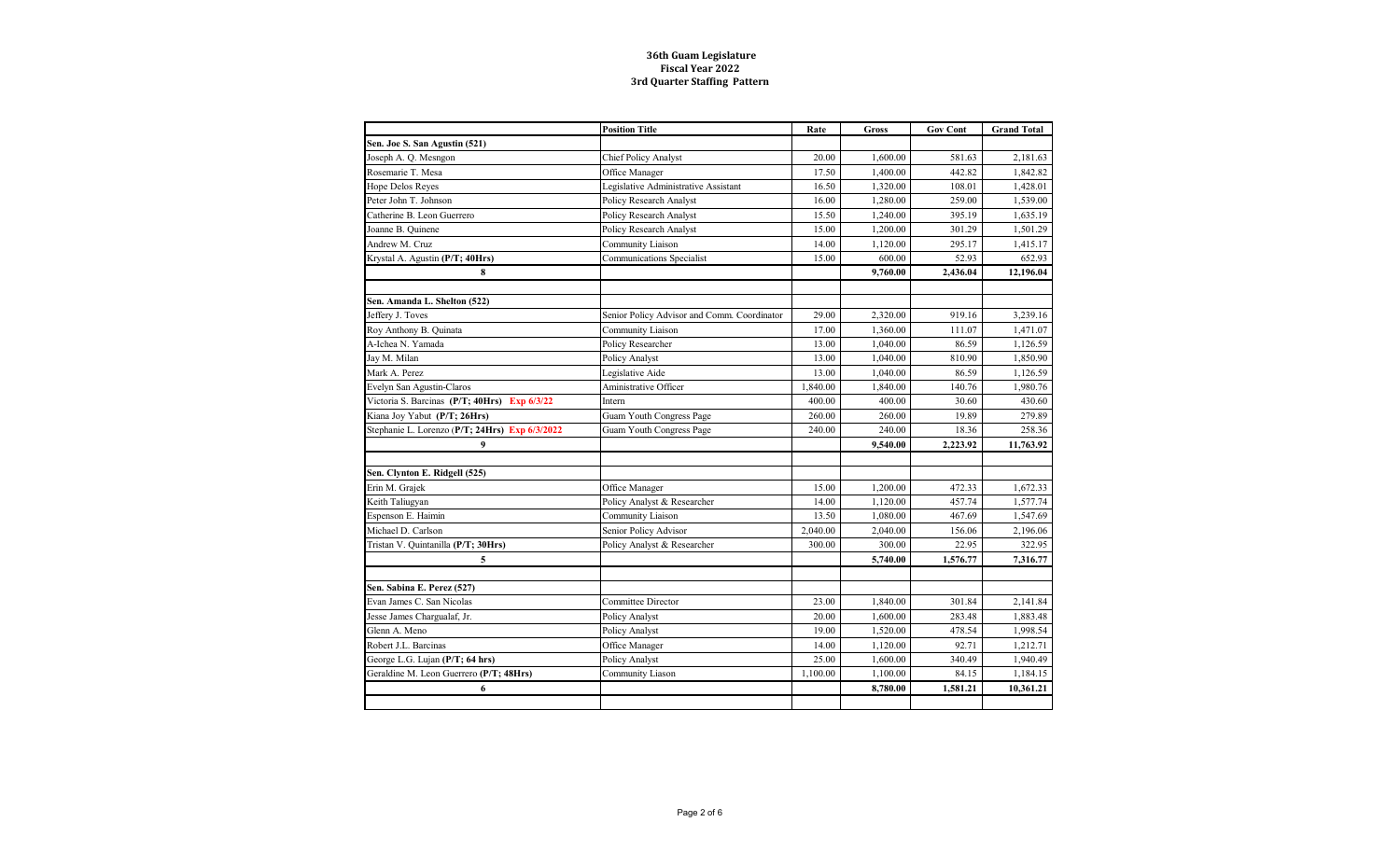|                                          | <b>Position Title</b>                 | Rate     | <b>Gross</b> | <b>Gov Cont</b> | <b>Grand Total</b> |
|------------------------------------------|---------------------------------------|----------|--------------|-----------------|--------------------|
| Sen. Jose Toves Terlaje (528)            |                                       |          |              |                 |                    |
| Christopher L. Carillo                   | Senior Policy Analyst                 | 21.00    | 1.680.00     | 135.55          | 1.815.55           |
| John Paul Manuel                         | Policy Advisor                        | 21.00    | 1,680.00     | 338.01          | 2,018.01           |
| Kristen M. Garrido                       | Chief of Staff                        | 18.00    | 1.360.00     | 111.07          | 1,471.07           |
| Daelene L. Waki                          | Committee Director                    | 18.00    | 1,440.00     | 624.59          | 2,064.59           |
| Tina Maria N. Nangauta                   | Secretary I                           | 13.00    | 960.00       | 80.47           | 1,040.47           |
| Edine M. Torres                          | Committee Director Assistant          | 13.00    | 1.040.00     | 86.59           | 1,126.59           |
| Nicolette A. Gogue                       | Administrative Officer                | 13.00    | 1,040.00     | 86.59           | 1,126.59           |
| Prichelle L. Cruz                        | Community Liaison                     | 13.00    | 1.040.00     | 289.05          | 1,329.05           |
| 8                                        |                                       |          | 10,240.00    | 1,751.92        | 11,991.92          |
|                                          |                                       |          |              |                 |                    |
| Sen. James C. Moylan (531)               |                                       |          |              |                 |                    |
| Trinajae M. Apatang                      | Office Manager                        | 21.00    | 1.680.00     | 836.75          | 2.516.75           |
| Savana R. Baza                           | Special Assistant                     | 17.00    | 1,360.00     | 111.07          | 1,471.07           |
| Tehyani C. Crisostomo                    | Legislative Aide                      | 11.00    | 880.00       | 74.35           | 954.35             |
| 3                                        |                                       |          | 3,920.00     | 1,022.17        | 4,942.17           |
|                                          |                                       |          |              |                 |                    |
| Vice Speaker Tina Rose Muna Barnes (539) |                                       |          |              |                 |                    |
| Laurie I. Tumaneng                       | Chief of Staff                        | 28.85    | 2,308.00     | 386.06          | 2,694.06           |
| Chirag M. Bhojwani                       | Director of Communications and Policy | 28.85    | 2,308.00     | 386.06          | 2,694.06           |
| Alan J. Cepeda                           | <b>Executive Committee Director</b>   | 25.00    | 2,000.00     | 258.31          | 2,258.31           |
| Bernice F. Rivera                        | <b>Community Services Manager</b>     | 21.00    | 1,680.00     | 338.01          | 2,018.01           |
| $\overline{\mathbf{4}}$                  |                                       |          | 8,296.00     | 1,368.44        | 9,664.44           |
|                                          |                                       |          |              |                 |                    |
| Sen. Frank F. Blas, Jr. (549)            |                                       |          |              |                 |                    |
| Joseph John Mantanona                    | Policy Advisor                        | 15.87    | 1,269.60     | 234.74          | 1,504.34           |
| Judy G. Shockley                         | Office Manager                        | 1,384.80 | 1,384.80     | 105.94          | 1,490.74           |
| David L. Morcilla                        | Legislative Aide                      | 1,269.60 | 1,269.60     | 97.13           | 1,366.73           |
| Sean C. McManus (P/T; 40Hrs)             | Research Analyst                      | 500.00   | 500.00       | 38.25           | 538.25             |
| $\overline{4}$                           |                                       |          | 4,424.00     | 476.06          | 4,900.06           |
|                                          |                                       |          |              |                 |                    |
| Sen. Telo T. Taitague (555)              |                                       |          |              |                 |                    |
| Jason S. Tedtaotao                       | Chief of Staff                        | 31.25    | 2,500.00     | 962.34          | 3,462.34           |
| Roland C.P. Villaverde                   | Policy Advisor                        | 22.00    | 1,760.00     | 141.67          | 1,901.67           |
| Rowena F. Fejeran                        | Office Manager                        | 20.00    | 1,600.00     | 129.43          | 1,729.43           |
| 3                                        |                                       |          | 5,860.00     | 1,233.44        | 7,093.44           |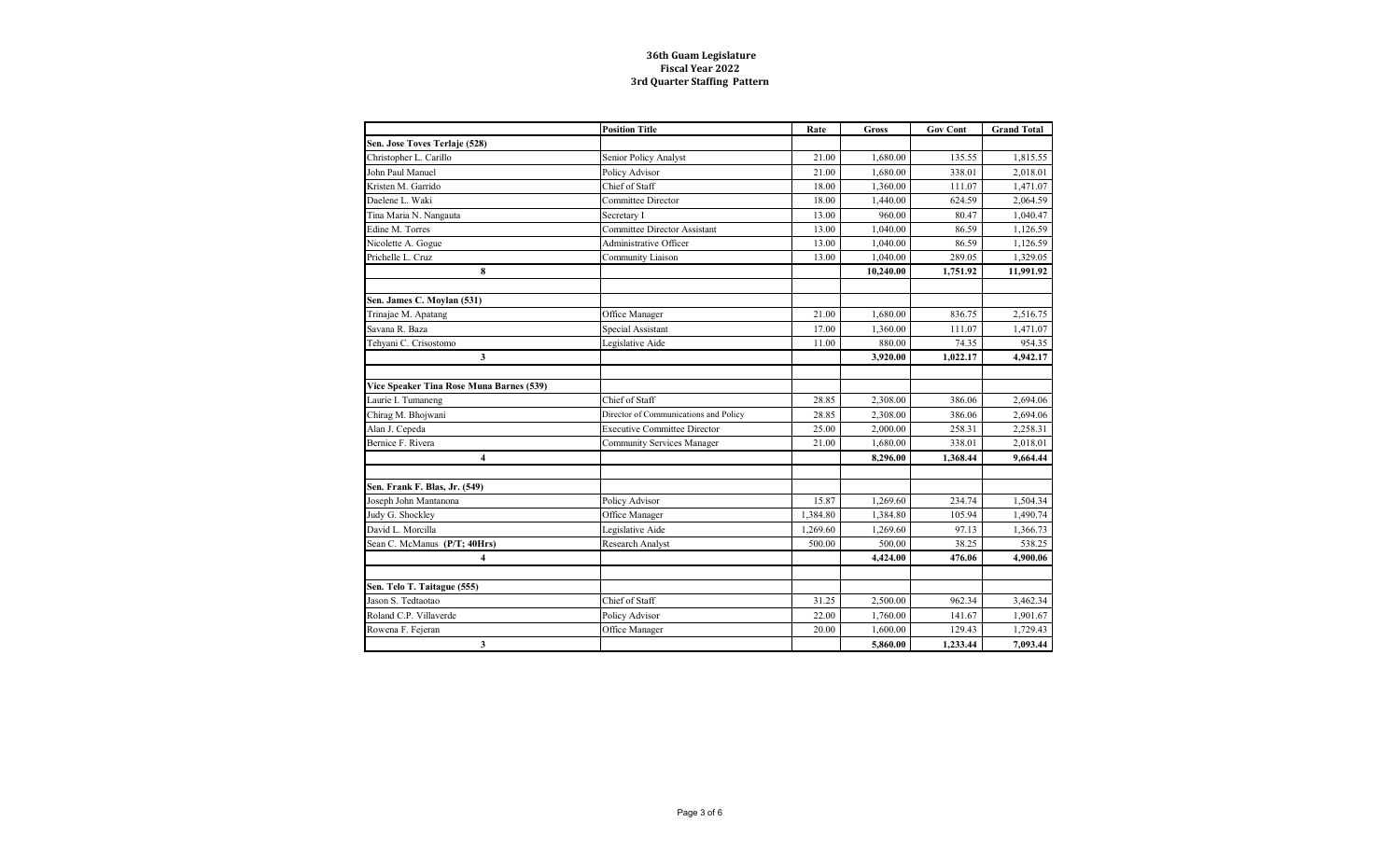|                                 | <b>Position Title</b>                   | Rate  | <b>Gross</b> | <b>Gov Cont</b> | <b>Grand Total</b> |
|---------------------------------|-----------------------------------------|-------|--------------|-----------------|--------------------|
| Senatorial (915)                |                                         |       |              |                 |                    |
| Therese M. Terlaje              | Speaker                                 | 29.26 | 2,340.80     | 802.17          | 3,142.97           |
| Tina Rose Muna Barnes           | Vice Speaker                            | 26.59 | 2,127.20     | 369.95          | 2,497.15           |
| Telena C. Nelson                | Senator                                 | 26.59 | 2,127.20     | 861.76          | 2,988.96           |
| Amanda L. Shelton               | Senator                                 | 26.59 | 2,127.20     | 861.76          | 2,988.96           |
| Jose T. Terlaje                 | Senator                                 | 26.59 | 2,127.20     |                 | 2,127.20           |
| Joe S. San Agustin              | Senator                                 | 26.59 | 2,127.20     | 659.30          | 2,786.50           |
| Mary Camacho Torres             | Senator                                 | 26.59 | 2,127.20     | 649.52          | 2,776.72           |
| Clynton E. Ridgell              | Senator                                 | 26.59 | 2,127.20     | 1,166.70        | 3,293.90           |
| Sabina E. Perez                 | Senator                                 | 26.59 | 2,127.20     | 842.75          | 2,969.95           |
| James C. Moylan                 | Senator                                 | 26.59 | 2,127.20     | 289.89          | 2,417.09           |
| Telo T. Taitague                | Senator                                 | 26.59 | 2,127.20     | 738.57          | 2,865.77           |
| Vicente Anthony Ada             | Senator                                 | 26.59 | 2,127.20     | 659.30          | 2,786.50           |
| Christopher M. Duenas           | Senator                                 | 26.59 | 2,127.20     | 659.30          | 2,786.50           |
| Joanne M. S. Brown              | Senator                                 | 26.59 | 2,127.20     | 130.58          | 2,257.78           |
| Frank Blas, Jr                  | Senator                                 | 26.59 | 2,127.20     | 659.30          | 2,786.50           |
| 15                              |                                         |       | 32,121.60    | 9,350.85        | 41,472.45          |
|                                 |                                         |       |              |                 |                    |
| <b>Central Operations (515)</b> |                                         |       |              |                 |                    |
| Carlo J.N. Branch               | <b>Executive Director</b>               | 38.50 | 3,080.00     | 445.11          | 3,525.11           |
| Agnes A. Cruz                   | <b>Chief Fiscal Officer</b>             | 37.00 | 2,960.00     | 1,090.68        | 4,050.68           |
| Stacy C. Salas                  | <b>Assistant Legislative Counsel</b>    | 36.06 | 2,884.80     | 983.13          | 3,867.93           |
| Rennae C. Meno                  | Clerk of the Legislature                | 30.06 | 2,404.80     | 1,052.52        | 3,457.32           |
| Renee D. Diaz                   | Human Resources / Payroll Administrator | 26.57 | 2,125.60     | 861.29          | 2,986.89           |
| Edward S. Pocaigue, Jr.         | Sgt-At-Arms                             | 26.44 | 2,115.20     | 735.01          | 2,850.21           |
| Elizabeth A. Shinohara          | Procurement Officer                     | 26.45 | 2.116.00     | 655.97          | 2,771.97           |
| Mary E. Maravilla               | <b>COR</b> Director                     | 24.50 | 1,960.00     | 359.43          | 2,319.43           |
| Rudy F. Perez                   | Technical Systems Administrator         | 24.15 | 1,932.00     | 601.19          | 2,533.19           |
| Ibarra L. Hernandez             | I.T. Support Manager                    | 24.15 | 1,932.00     | 784.64          | 2,716.64           |
| Joseph R. San Agustin           | Protocol Officer                        | 24.04 | 1,923.20     | 252.44          | 2,175.64           |
| <b>Tobit Thompson</b>           | <b>Facilities Manager</b>               | 19.24 | 1,539.20     | 124.78          | 1,663.98           |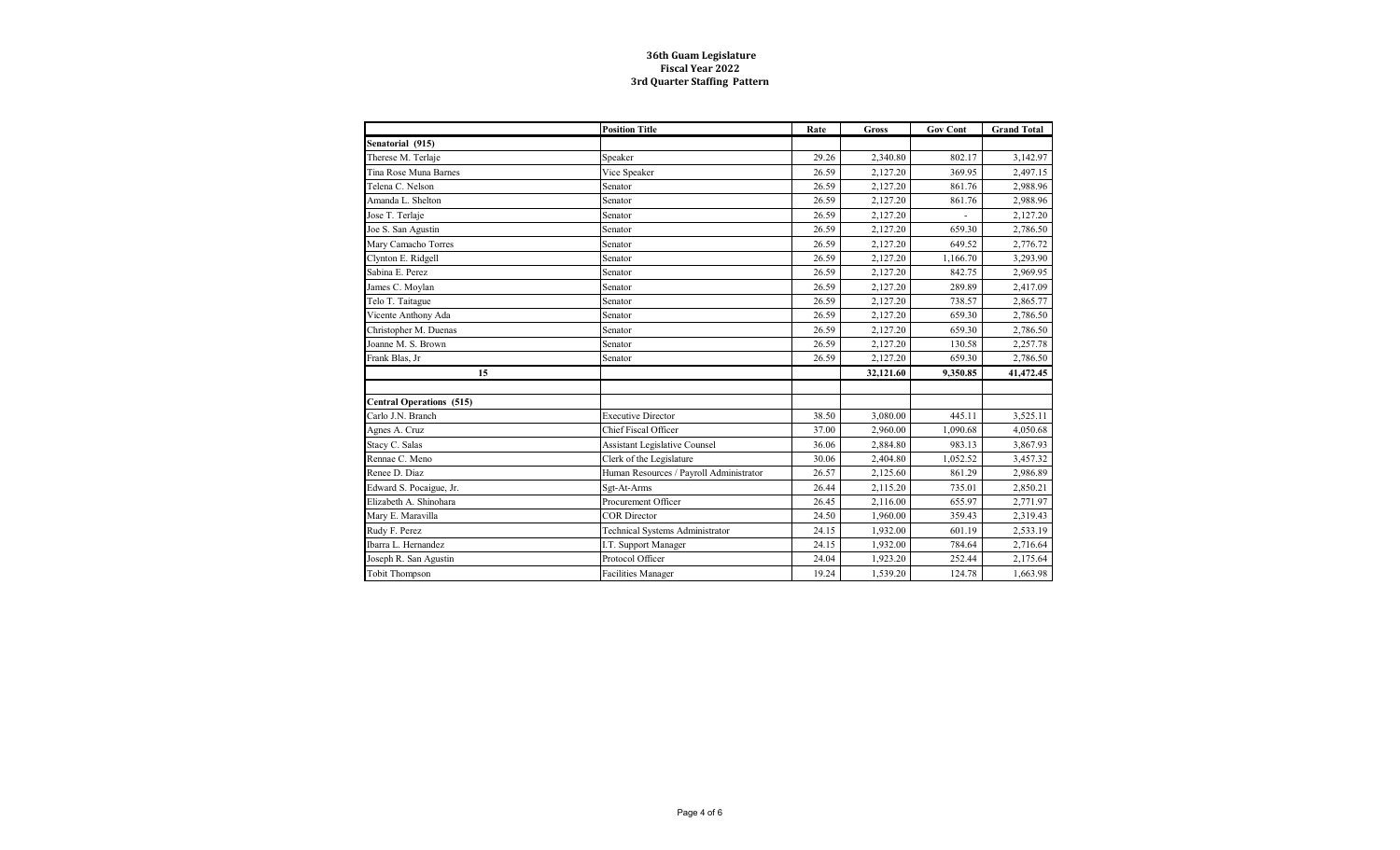|                         | <b>Position Title</b>   | Rate     | <b>Gross</b> | <b>Gov Cont</b> | <b>Grand Total</b> |
|-------------------------|-------------------------|----------|--------------|-----------------|--------------------|
|                         |                         |          |              |                 |                    |
| Takashi N. Buccat       | Legislative Officer III | 21.00    | 1,680.00     | 624.46          | 2,304.46           |
| Jeannette G. Crisostomo | Legislative Officer III | 18.50    | 1,480.00     | 669.10          | 2,149.10           |
| Daniel D. Perez         | Legislative Officer III | 17.50    | 1,400.00     | 793.76          | 2,193.76           |
| Therese M. Hart         | Legislative Officer III | 17.50    | 1,400.00     | 316.59          | 1,716.59           |
| Marco Fernandez         | Legislative Officer III | 17.50    | 1,400.00     | 316.59          | 1,716.59           |
| Katrina L. Charfauros   | Legislative Officer III | 17.50    | 1,400.00     | 424.70          | 1,824.70           |
| Hannah G. Elmore        | Legislative Officer III | 17.50    | 1,400.00     | 316.59          | 1,716.59           |
| Katherine G. Consul     | Legislative Officer III | 14.00    | 1,120.00     | 223.29          | 1,343.29           |
| Michael T. Taumua       | Legislative Officer II  | 16.50    | 1,320.00     | 108.01          | 1,428.01           |
| Elaine T. Johnson       | Legislative Officer II  | 16.00    | 1,280.00     | 561.15          | 1,841.15           |
| Ethan A. Camacho        | Legislative Officer II  | 15.50    | 1,240.00     | 493.47          | 1,733.47           |
| Josephine D. Perez      | Legislative Officer II  | 14.50    | 1,160.00     | 95.77           | 1,255.77           |
| Iwalani I. Parages      | Legislative Officer II  | 14.50    | 1,160.00     | 95.77           | 1,255.77           |
| Tricia T. Benavente     | Legislative Officer II  | 14.50    | 1,160.00     | 352.36          | 1,512.36           |
| Nicholas E. Ichihara    | Legislative Officer II  | 14.50    | 1,160.00     | 582.43          | 1,742.43           |
| Tricia Ann P. Nededog   | Legislative Officer II  | 14.50    | 1,160.00     | 573.83          | 1,733.83           |
| Peter P. Quichocho      | Legislative Officer II  | 1.240.00 | 1,240.00     | 94.86           | 1,334.86           |
|                         |                         |          |              |                 |                    |
| Joycelyn M.A. Nelson    | Legislative Officer I   | 16.50    | 1,320.00     | 419.00          | 1,739.00           |
| Vincent C. Paulino      | Legislative Officer I   | 14.50    | 1,160.00     | 506.41          | 1,666.41           |
| Louise Aguon-Atalig     | Legislative Officer I   | 13.00    | 1,040.00     | 289.05          | 1,329.05           |
| Camarin L. Breton       | Legislative Officer I   | 12.50    | 1,000.00     | 323.74          | 1,323.74           |
| Nicholas T. Caceres     | Legislative Officer I   | 12.00    | 960.00       | 311.83          | 1,271.83           |
| Kamarin A. Nelson       | Legislative Officer I   | 12.00    | 960.00       | 311.83          | 1,271.83           |
| Teresita F. Sablan      | Legislative Officer I   | 12.00    | 960.00       | 311.83          | 1,271.83           |
| Anthony P. Pocaigue     | Legislative Officer I   | 11.00    | 880.00       | 386.30          | 1,266.30           |
| Edward D. Mendiola      | Legislative Officer I   | 11.00    | 880.00       | 490.48          | 1,370.48           |
| Marie C. Crisostomo     | Legislative Officer I   | 11.00    | 880.00       | 276.81          | 1,156.81           |
| Jeanette J. Madera      | Legislative Officer I   | 11.00    | 880.00       | 297.25          | 1,177.25           |
| Erin P. Mafnas          | Legislative Officer I   | 11.00    | 880.00       | 204.93          | 1,084.93           |
| Rayleen L. Tosio        | Legislative Officer I   | 11.00    | 880.00       | 74.35           | 954.35             |
| 42                      |                         |          | 61,812.80    | 18,792.73       | 80,605.53          |